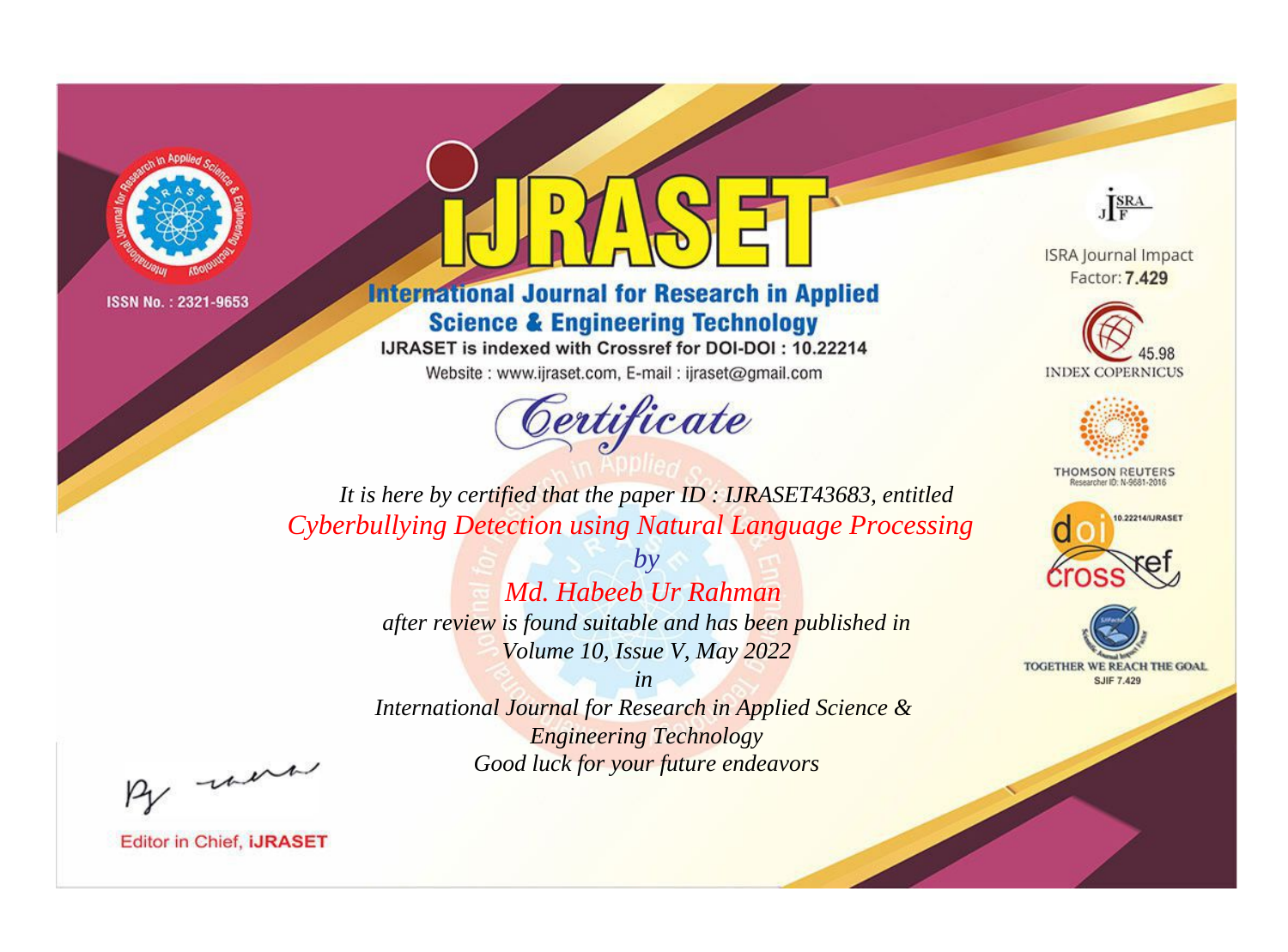



**International Journal for Research in Applied Science & Engineering Technology** 

IJRASET is indexed with Crossref for DOI-DOI: 10.22214

Website: www.ijraset.com, E-mail: ijraset@gmail.com



JERA

**ISRA Journal Impact** Factor: 7.429





**THOMSON REUTERS** 



TOGETHER WE REACH THE GOAL **SJIF 7.429** 

*It is here by certified that the paper ID : IJRASET43683, entitled Cyberbullying Detection using Natural Language Processing*

> *Mudigonda Divya after review is found suitable and has been published in Volume 10, Issue V, May 2022*

*by*

*in* 

*International Journal for Research in Applied Science & Engineering Technology Good luck for your future endeavors*

By morn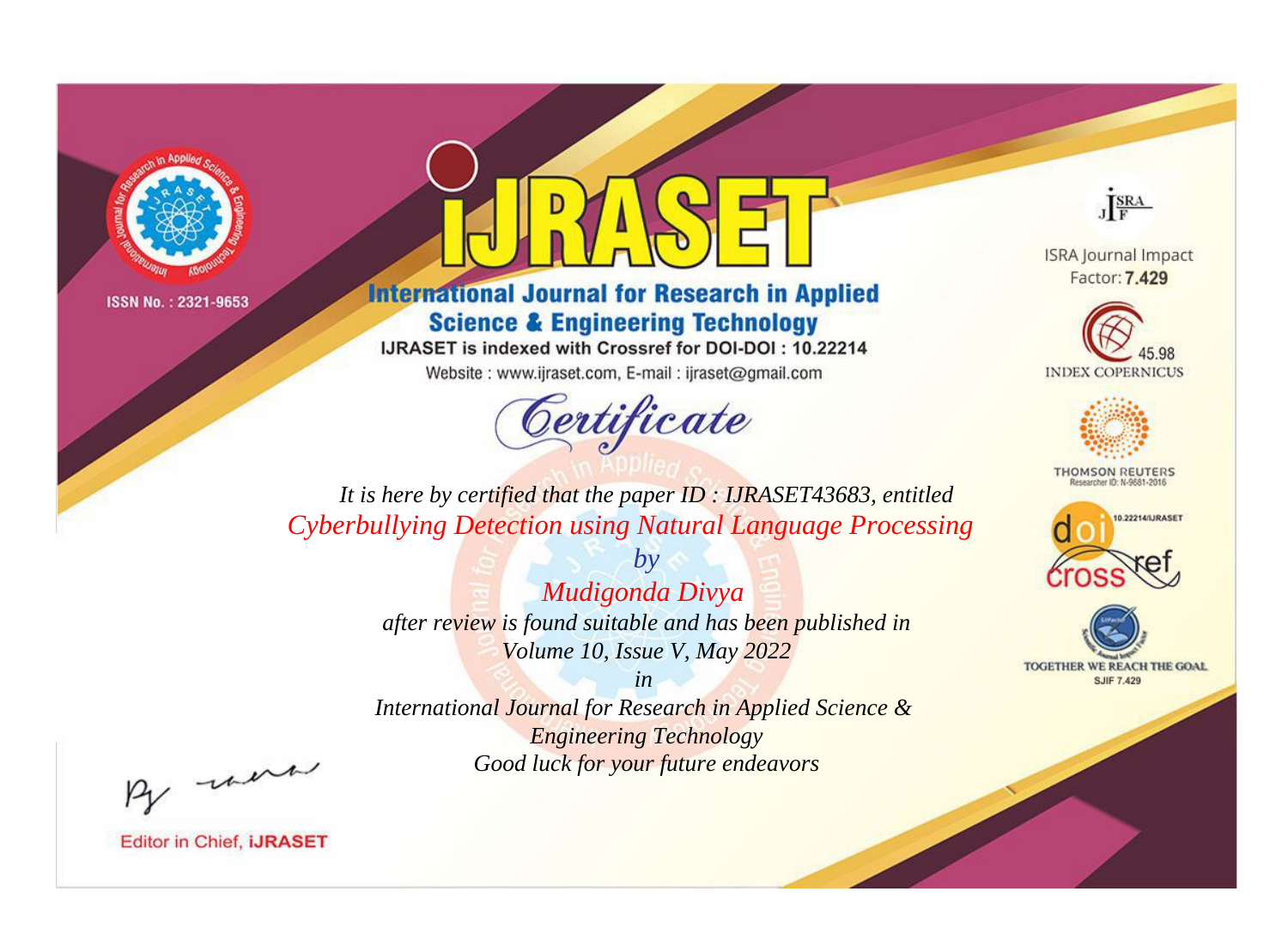



**International Journal for Research in Applied Science & Engineering Technology** 

IJRASET is indexed with Crossref for DOI-DOI: 10.22214

Website: www.ijraset.com, E-mail: ijraset@gmail.com



JERA

**ISRA Journal Impact** Factor: 7.429





**THOMSON REUTERS** 



TOGETHER WE REACH THE GOAL **SJIF 7.429** 

*It is here by certified that the paper ID : IJRASET43683, entitled Cyberbullying Detection using Natural Language Processing*

> *by B. Ramya Reddy after review is found suitable and has been published in Volume 10, Issue V, May 2022*

> > *in*

*International Journal for Research in Applied Science & Engineering Technology Good luck for your future endeavors*

By morn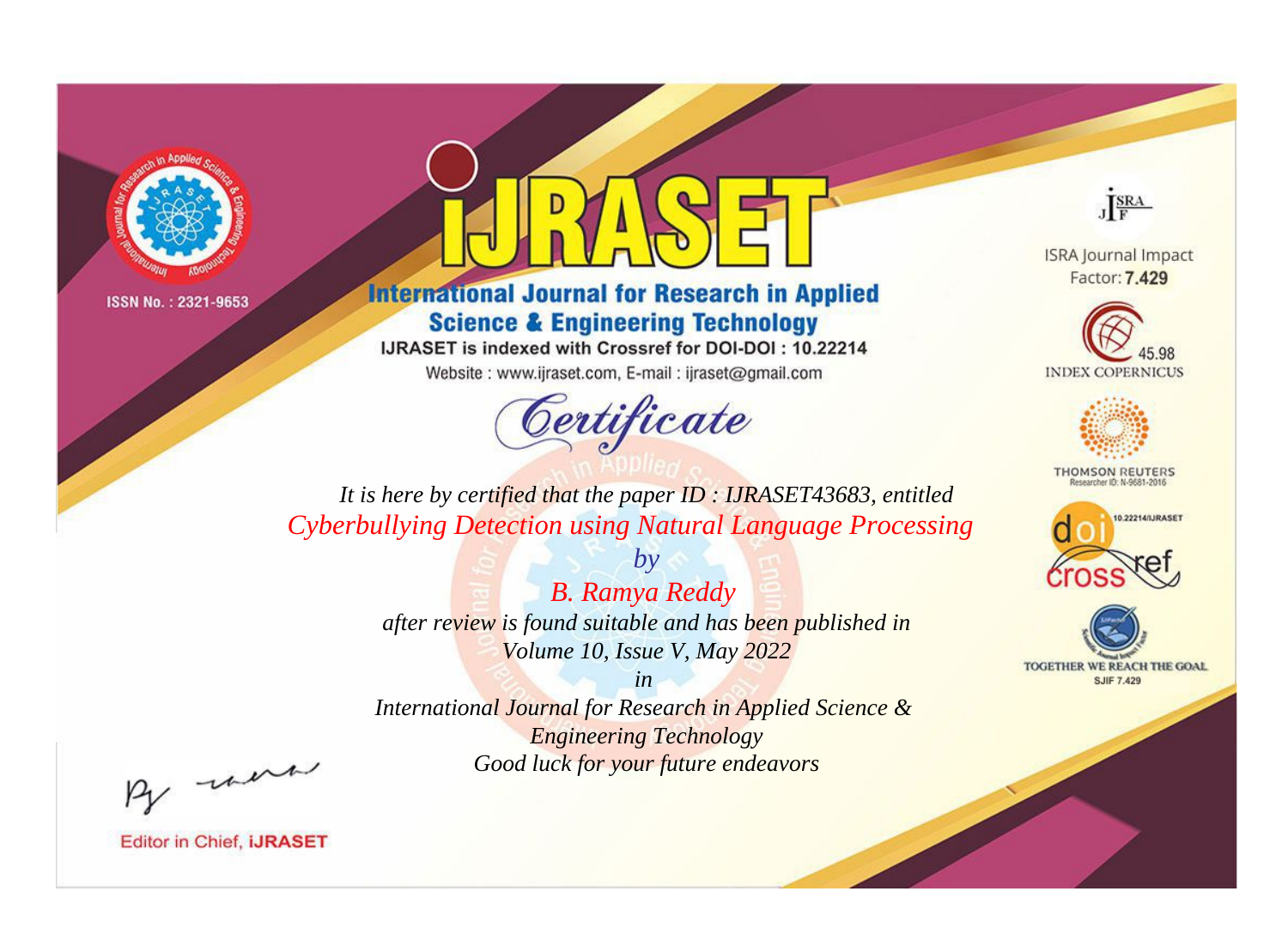



**International Journal for Research in Applied Science & Engineering Technology** 

IJRASET is indexed with Crossref for DOI-DOI: 10.22214

Website: www.ijraset.com, E-mail: ijraset@gmail.com



JERA

**ISRA Journal Impact** Factor: 7.429





**THOMSON REUTERS** 



TOGETHER WE REACH THE GOAL **SJIF 7.429** 

*It is here by certified that the paper ID : IJRASET43683, entitled Cyberbullying Detection using Natural Language Processing*

> *Dr. K Sateesh Kumar after review is found suitable and has been published in Volume 10, Issue V, May 2022*

*by*

*in* 

*International Journal for Research in Applied Science & Engineering Technology Good luck for your future endeavors*

By morn